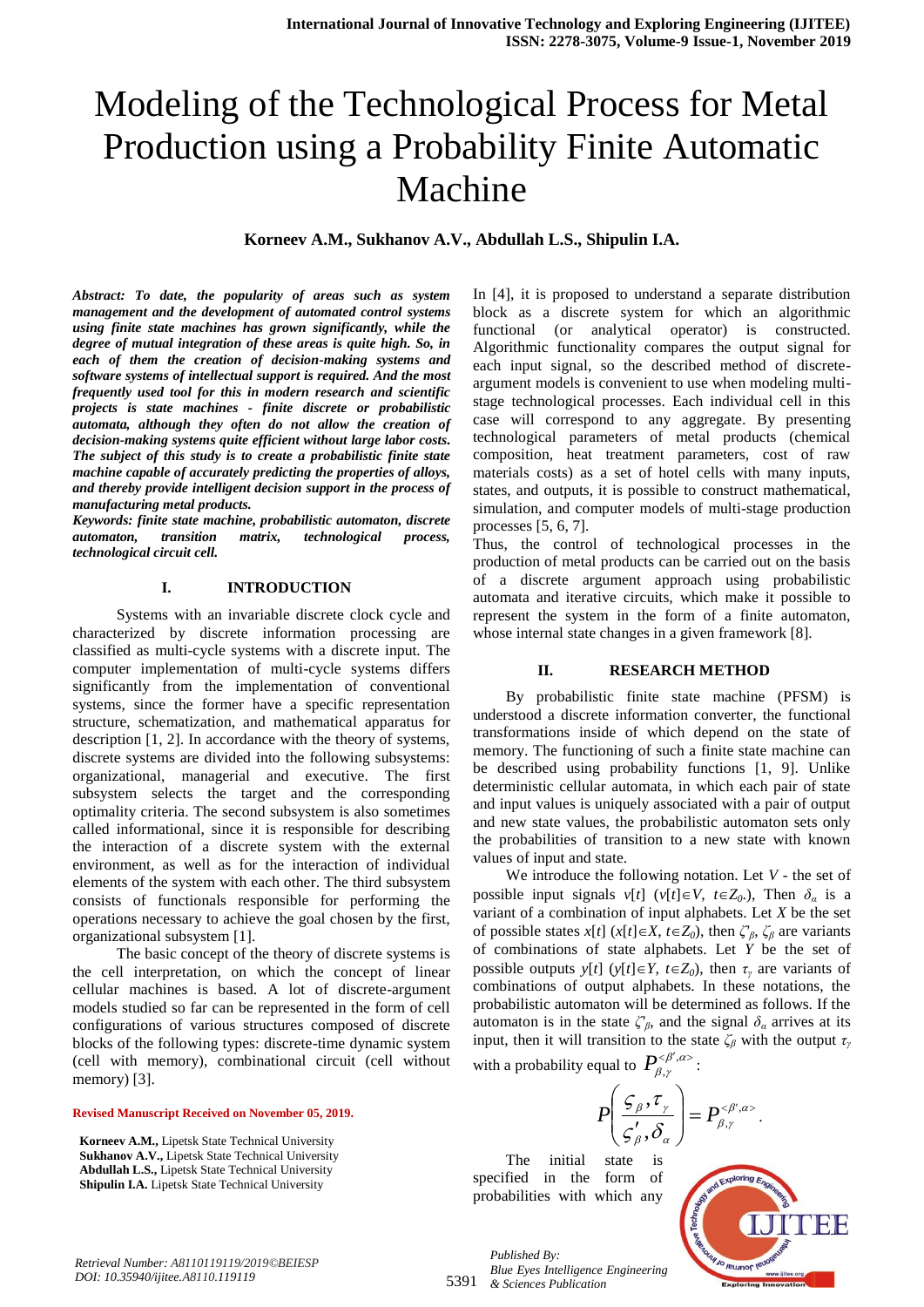# **Modeling of the Technological Process for Metal Production using a Probability Finite Automatic Machine**

possible state can be the first [1]:

$$
P_{(0)}(\mathcal{G}_{\beta})=P_{\beta,(0)}.
$$

The probability distribution on the final alphabet of states must satisfy the conditions:

$$
0 \le P_{\beta,(0)} \le 1 \, ; \, \sum_{\varsigma,\in X} P_{\beta,(0)} = 1 \, .
$$

The functioning of the PFSM is based on the probability distribution given for each pair ( $\zeta^{\prime}{}_{\beta}$ ,  $\delta_{\alpha}$ ) from the product of the sets X and Y. The number of distributions coincides with the number of possible combinations ( $\zeta'_{\beta}, \delta_{\alpha}$ ); at the same time, the following conditions must be satisfied:

$$
0 \le P_{\beta,\alpha}^{<\beta,\alpha>} \le 1; \sum_{\varsigma,\in X} \sum_{\tau,\in Y} P_{\beta,\alpha}^{<\beta,\alpha>} = 1.
$$

The laws of the distribution of outputs and states for a probabilistic finite state machine can be represented in the form of a table (table 1).

| Table 1. Laws of distribution of states and outputs for PFSM |  |  |
|--------------------------------------------------------------|--|--|
|--------------------------------------------------------------|--|--|

|                                                                                                                                                                   |                                   | $P_1^{\beta,\alpha},\dots \dots \dots \dots P_{\nu}^{\beta,\alpha},\dots \dots \dots \dots P_{\alpha}^{\beta,\alpha}$                                                                                                                                                                                                                                                |
|-------------------------------------------------------------------------------------------------------------------------------------------------------------------|-----------------------------------|----------------------------------------------------------------------------------------------------------------------------------------------------------------------------------------------------------------------------------------------------------------------------------------------------------------------------------------------------------------------|
| $P_R$                                                                                                                                                             |                                   | $\tau_1, \ldots \ldots \ldots \ldots \ldots, \tau_{\nu}, \ldots \ldots \ldots \ldots \ldots \tau_c$                                                                                                                                                                                                                                                                  |
| $P_{\cdot}^{\beta,\alpha}$<br>$\cdots$<br>$P_{\scriptscriptstyle R}^{\beta,\alpha}$<br>$\cdots$<br>$P_{\scriptscriptstyle\rm p}^{\scriptscriptstyle\beta,\alpha}$ | $\cdots$<br>$\cdots$<br>$\zeta_B$ | $P_{11}^{\beta,\alpha}$ ,   , $P_{1r}^{\beta,\alpha}$ ,   , $P_{1c}^{\beta,\alpha}$<br>$\cdots$<br>$P_{\beta_1}^{\beta,\alpha},\dots \dots \dots P_{\beta_{\nu}}^{\beta,\alpha},\dots \dots \dots P_{\beta_{\nu}}^{\beta,\alpha}$<br>$\cdots$<br>$P_{B1}^{\beta,\alpha},\dots \dots \dots \dots P_{Br}^{\beta,\alpha},\dots \dots \dots \dots P_{Bc}^{\beta,\alpha}$ |

The states and outputs in the probabilistic finite state machine described using table 1 obey the particular distribution laws that determine the probabilities of the state *ζ<sup>β</sup>* for the condition that the initial state was *ζ'<sup>β</sup>* and the signal  $\delta$ <sup>*α*</sup> was input:

$$
P_{\beta}^{<\beta',\alpha>} = \sum_{\tau,\in Y} P_{\beta,\gamma}^{<\beta',\alpha>} ; 0 \le P_{\beta}^{<\beta',\alpha>} \le 1;
$$
  

$$
\sum_{\varsigma,\in X} P_{\beta}^{<\beta',\alpha>} = 1.
$$

The relationships for determining similar output probabilities are:

$$
P_{\gamma}^{<\beta\alpha>} = \sum_{\varsigma,\in X} P_{\beta,\alpha}^{<\beta\alpha>} ; 0 \le P_{\gamma}^{<\beta\alpha>} \le 1 ;
$$

$$
\sum_{\tau,\in Y} P_{\gamma}^{<\beta\alpha>} = 1.
$$

The last relations allow us to determine the probability of the appearance of the output  $\tau$ <sup>*γ*</sup> under conditions when the initial state was  $\zeta'_{\beta}$ , and the signal  $\delta_{\alpha}$  was input.

A probabilistic automaton will be considered a Miles automaton when the following conditions are met:

$$
P_{\beta,\gamma}^{<\beta',\alpha>} = P_{\beta}^{<\beta',\alpha>} * P_{\gamma}^{<\beta',\alpha>} , \delta_{\alpha} \in V, \tau_{\gamma} \in Y,
$$
  

$$
\zeta_{\beta}', \zeta_{\beta} \in X .
$$

In the probabilistic Miles automaton, the output signal and the new state are independent random variables with different distribution functions. In the probabilistic Moore automaton, the output signal is determined only depending on the current state and does not depend on the signal at the input [1]. For a probabilistic Moore automaton, the following condition must be fulfilled:

$$
P_{\beta,\gamma}^{<\beta',\alpha>} = P_{\beta}^{<\beta',\alpha>} * P_{\gamma}^{<\beta>}.
$$

In practice, a probabilistic automaton is most conveniently implemented in the form of a Markov chain, a random discrete process with the following properties:

1) The process  $x[t]$  at any time  $t \in Z_0$  takes a value from *X* - a finite set of states (*X*={*ζβ*}).

2) At each moment of time, if at the previous moment there was a state  $\zeta'_{\beta}$ , the probability of transition to the next state  $\zeta_{\beta}$  depends only on the state  $\zeta'_{\beta}$ .

The transition of a discrete finite Markov chain from a state at the previous moment of time (at time *t*-1) to a new state (at time *t*) is described using a stochastic transition matrix (table 2).

**Table 2. Transition matrix for a discrete Markov finite chain**



The transition matrix will be *X*\**X* in size and will not contain information on inputs and outputs [1]. Each row of the matrix, presented in the form of table 2, contains a set of probabilities of transitions from any state *ζ<sup>β</sup>* to any subsequent state  $\zeta'_{\beta}$ . It is obvious that the sum of the probability values of such transitions for each row is equal to one:

$$
\sum_{\mathcal{A}} P_{\mathcal{A}, \xi \mathcal{B}}^{[t-1,t]} = 1.
$$

A probabilistic finite state machine in the form of a discrete Markov chain can be used to model technological processes in which random factors play an important role.

Under conditions of uncertainty, when decisionmaking in the process control



5392 *Blue Eyes Intelligence Engineering & Sciences Publication* 

*Published By:*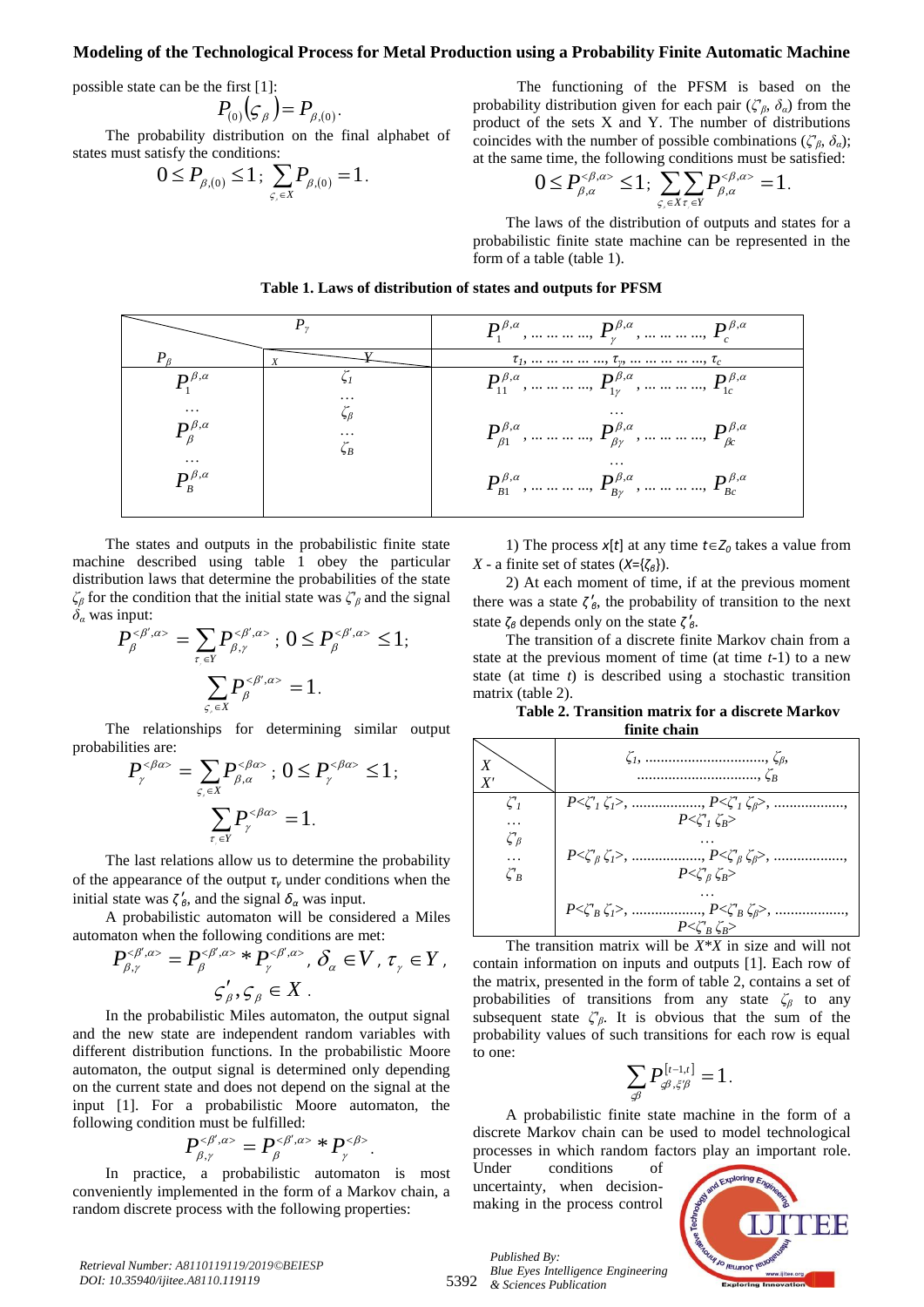depends on a combination of many random factors, the stochastic transition matrix of the probabilistic automaton can serve as an adequate decision-making tool [1, 2, 10].

## **III. RESULTS AND ANALYSIS**

The work [11] describes the methodology for using iterative circuits for modeling multi-stage production systems. Here, iterative chains based on finite cellular automata were used to model systems. In this case, complex, multi-level processes were simulated, for which purpose the splitting of the general chain into separate cells, which are elementary automata, was used [1, 11].

The process itself is represented as flows. Elementary automata describe here separate functionals - aggregates and processing stages. A fully spatially distributed system synthesized using a linear chain of finite automata is described by the equations:

$$
x(k) = \Phi x(k-1) + \Psi v(k),
$$
  

$$
y(k) = Hx(k-1) + Gv(k).
$$

Modeling of the internal elementary cells of the chain, each of which is represented by a separate finite state machine, is presented in Figure 1.



**Figure 1. Modeling of internal elementary chain cells**

Within each such elementary circuit, the process parameters are implemented sequentially. Each individual process is controlled on the basis of information obtained at the lower stage of the hierarchy, that is, for each unit cell of the chain (which corresponds to a separate stage of the process), technological quantities, including stochastic ones, are implemented sequentially [1, 11].

In the system, the interaction of elements always plays a significant role. At the same time, it is almost impossible to fully understand the essence of the system, if you do not consider the interaction of its elements with the environment.

The production of products that meet specified quality criteria or specified properties is not guaranteed under real conditions due to the influence of a significant number of random factors and parameters not taken into account. This means that in the case of representing the production process in the form of elementary finite state machines with a set of certain sets (alphabets) of input values and states, the inclusion of output quantities in the set of specified values of the alphabet of outputs is not

guaranteed. Using probabilistic finite automata allows us to take into account a similar situation. For this, a separate study of the technological process is carried out to identify patterns in the distribution of technological factors, and then to determine the probabilities that specify the appearance of each possible state  $\zeta\beta$  in production.

Alphabets containing the parameters of technological production determine the trajectory of the technological process, the sequence of operations that affect the change in the properties of the final product. Many of these parameters can be random in nature, therefore, to describe the influence of a certain parameter on the quality and properties of the product, probabilistic finite state machines can be used. The functioning of the PFSM is interpreted as follows: for each pair ( $\zeta_B$ ,  $\delta_a$ ), the probability distribution of states and outputs is specified [1, 11].

To optimize the structure and properties of metal products in a multi-stage technological process, we single out one level, but which it is necessary to decide on the chemical composition of the charge and the parameters of heat treatment of the alloy. The process diagram is shown in Figure 2.



**Figure 2. Simplified flow chart**

The process is modeled using a probabilistic deterministic finite state machine. The state in which the automaton cells can be located is characterized by a set of numbers in the binary system, depending on the dimension of the output signal containing information about the properties and structure of the alloy. If only two properties are considered priority when optimizing the manufacturing process, strength and rigidity, then in this case the output signal will contain an element  $\tau y$  from the set  $Y = \{00, 01,$ 10, 11}, where 0 means the priority property of the alloy is not fulfilled to the required values, and 1, respectively, execution.

The result of the work of the probabilistic automaton will be the following transition matrix for the probabilistic automaton simulating the process of metal production:

|     | 000 | 001 | 010 | 011            | 100 | 101 | 110 | 111      |
|-----|-----|-----|-----|----------------|-----|-----|-----|----------|
| 000 |     | 0.1 | 0,2 | 0.1            | 0.5 | 0   | 0   | 0,1      |
| 001 | 0   | 0,2 | 0,3 | $\overline{0}$ | 0   | 0,1 | 0,3 | 0,1      |
| 010 | 0,2 | 0.1 | 0,2 | 0,1            | 0,1 | 0,1 | 0   | 0,2      |
| 011 | 0.1 | 0,2 | 0,4 | 0.3            | 0   | 0   | 0   | $\Omega$ |
| 100 | 0,2 | 0   | 0   | 0,1            | 0   | 0,3 | 0,1 | 0,3      |

5393 *Published By: Blue Eyes Intelligence Engineering & Sciences Publication*